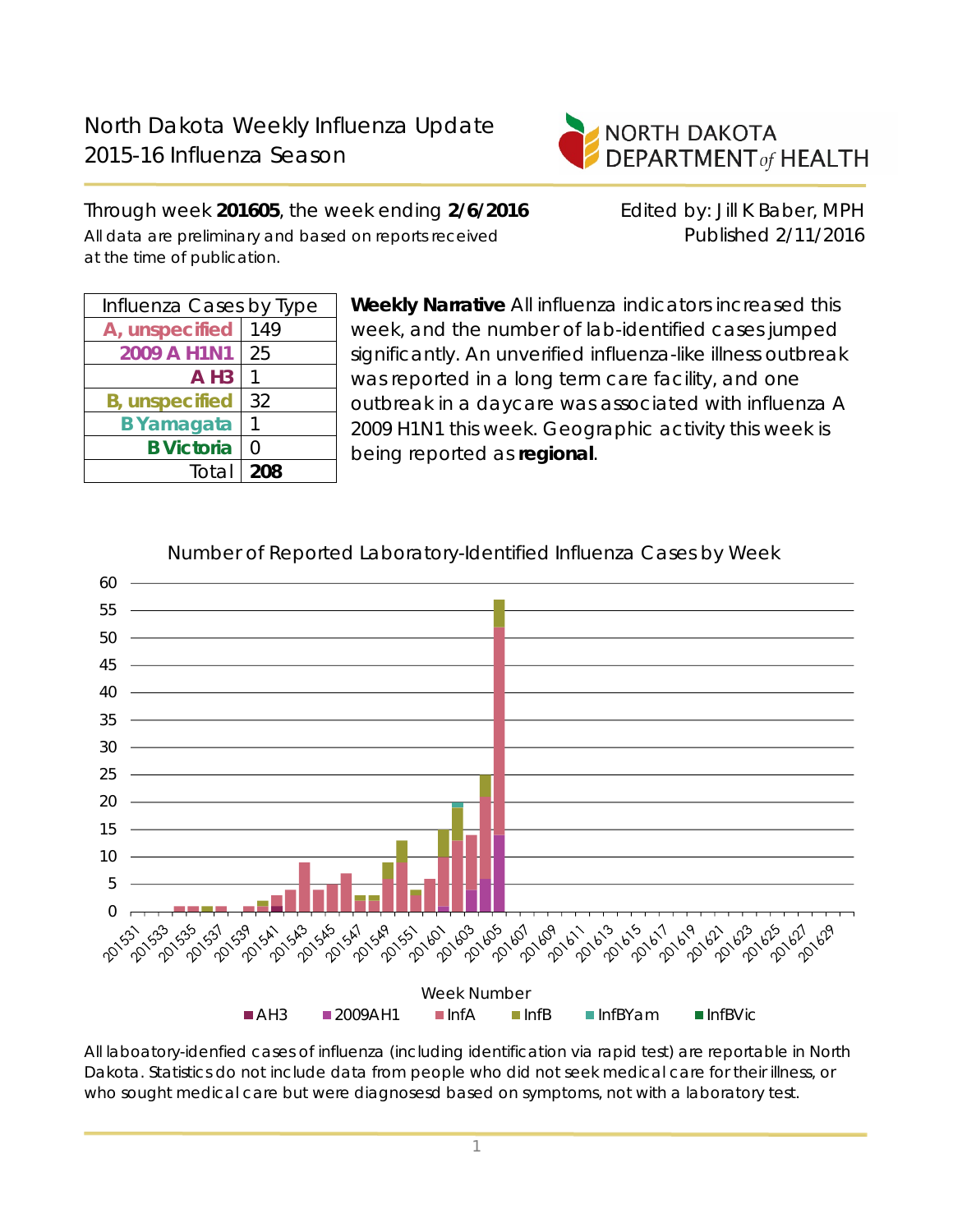## **Demographic Data**









\*Data obtained from ad-hoc reports and state Vital Statistics. Hospitalizations and deaths are not required to be reported in North Dakota, although pediatric flu deaths are nationally reportable.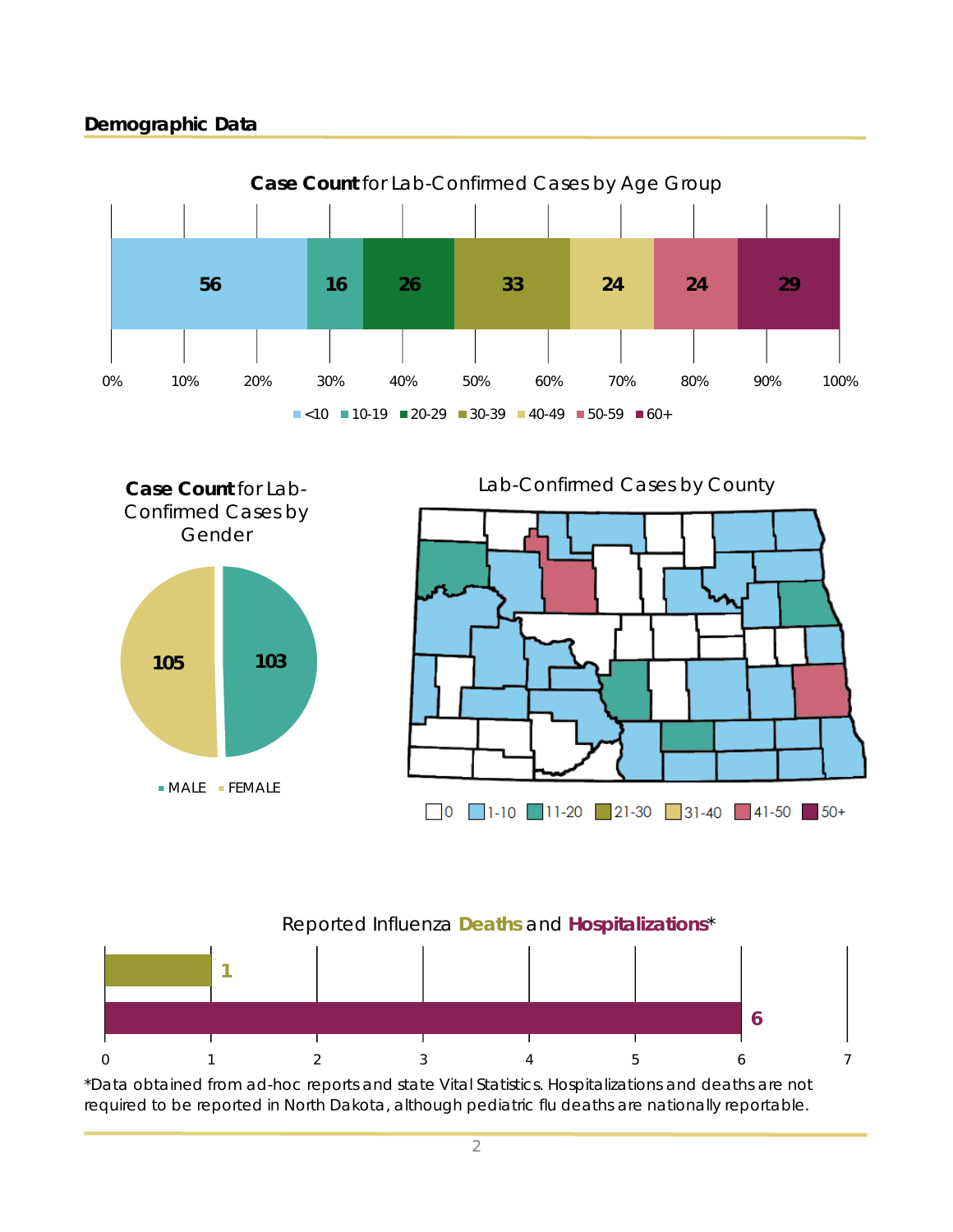### **Outbreaks and Multi-season Comparison**

**Outbreaks** The have been **5** reported outbreaks of influenza-like illness in long term and basic care setting so far this season. One outbreak was attributed to influenza A, one attributed to rhinovirus, and for three no agent was identified via lab test.

We also received reports for outbreaks in other community settings. For this season, **1** outbreak of influenza A 2009 H1N1 has been confirmed in a daycare.

Outbreaks in schools, assisted living facilities, workplaces, and in the general community are common during the influenza season.

| Season  | Total                  | Peak Week  | Predominant |  |
|---------|------------------------|------------|-------------|--|
|         | Cases<br>(week ending) |            | Strain      |  |
| 2011-12 | 1487                   | 3/24/2012  | A H3N2      |  |
| 2012-13 | 4831                   | 12/29/2012 | A H3N2      |  |
| 2013-14 | 2923                   | 1/4/2014   | 2009 A H1N1 |  |
| 2014-15 | 6443                   | 12/27/2014 | A H3N2      |  |
| 2015-16 | 208                    | TRD        | TRD         |  |

**Multi-Season Comparison** So far, the 2015-16 influenza season is shaping up to be a later season than the previous three seasons. It is still too early to tell if the season will be mild overall, and also too early to tell what the

predominant circulating stain will be. However, reported cases of influenza A 2009 H1N1 have continued to increase over the past few weeks in North Dakota, and the current age distribution for our cases (see page 2) is indicative of A 2009 H1N1 circulation, with fewer cases in the elderly, and larger percentage of cases in children.

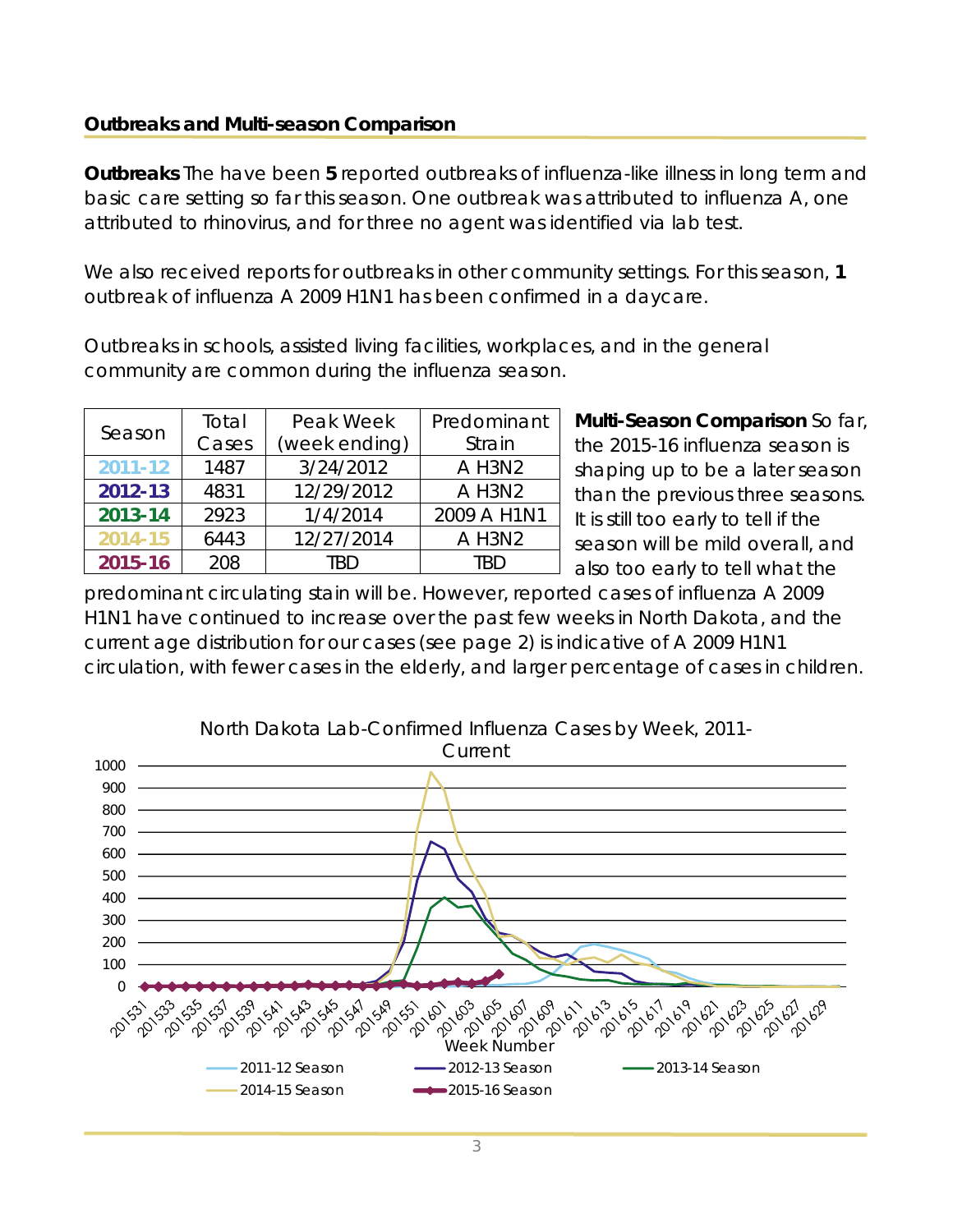### **Sentinel Surveillance: Outpatient Influenza-like Illness**

**Outpatient Surveillance** The North Dakota Department of Health (NDDoH) participates with other states and jurisdictions in the U.S. Outpatient Influenza-like Illness Surveillance Network (ILINET). Participating outpatient clinics send data on the number of patients in each of five age groups experiencing ILI, and the number of patients seen for any reason each week. ILI is defined as:

> Fever of 100°F or greater with A cough AND/OR sore throat

Data for all providers is pooled, and a state-wide statistic for percent of visits for ILI is produced. In North Dakota, a percent ILI of **1.4%** or greater is considered season-level activity.

**Current Activity** This week ILI is **0.76%**, below the seasonal baseline. We are well below the activity seen this time last season.

| Week          | 2015-16            | $\#$ II I O-4 | # II 5-24 | # II 1 25-49 | # II 50-64 | # ILI 65+ |
|---------------|--------------------|---------------|-----------|--------------|------------|-----------|
| <b>Number</b> | <b>Percent ILI</b> | age group     | age group | age group    | age group  | age group |
| 201603        | 0.23%              |               |           |              |            |           |
| 201604        | 0.34%              |               |           |              |            |           |
| 201604        | 0.76%              |               |           |              |            |           |



Percent of Outpatient Visits Due to Influenza-like Illness by Week, Current and Previous Season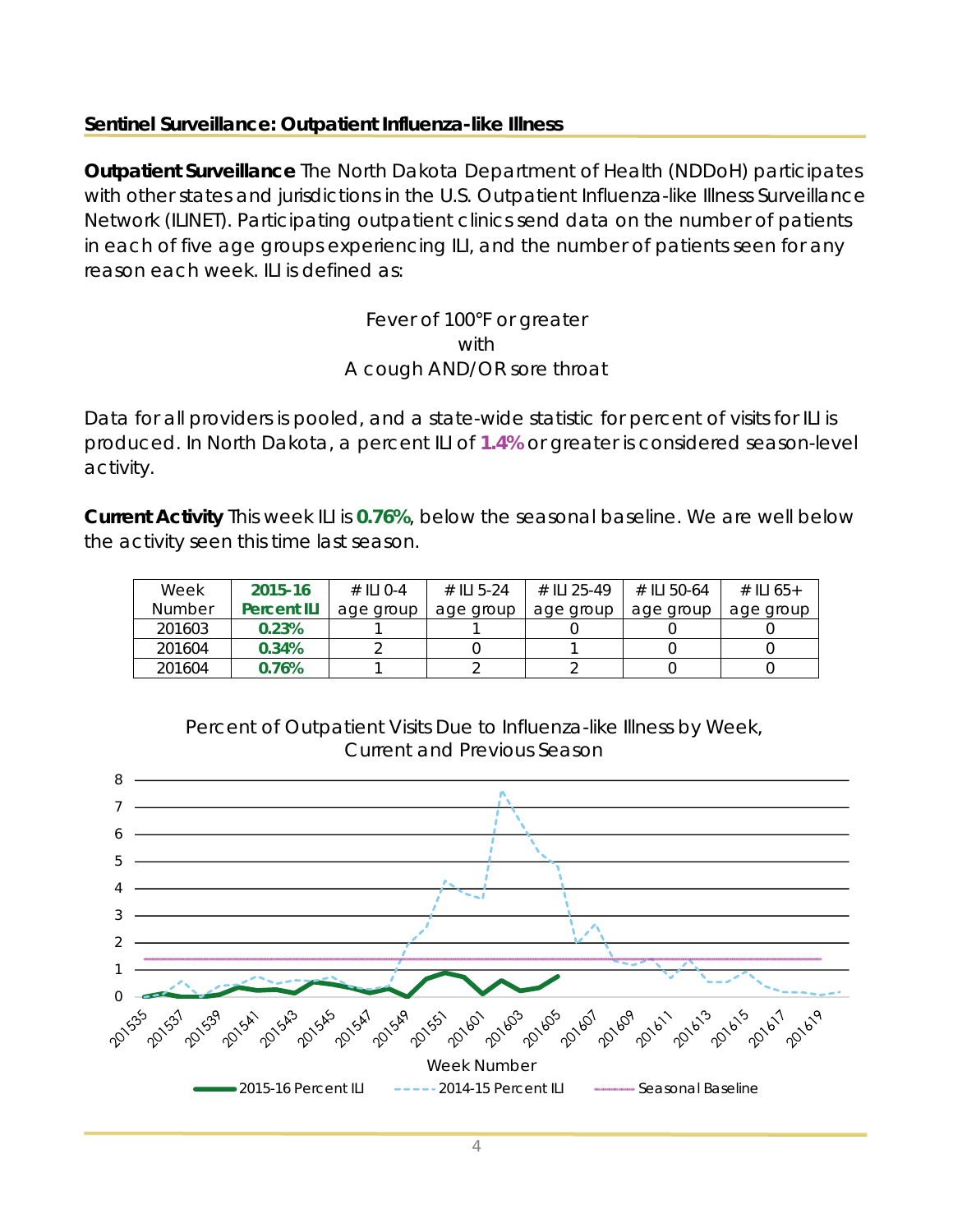# **Sentinel Surveillance: Laboratory Data**

**Laboratory Surveillance: Influenza** The NDDoH receives influenza testing data from participating sentinel laboratories across North Dakota. The total number of influenza tests (all testing methodologies) and the total number of those tests that are positive are reported each week. Data for all labs is pooled, and a state-wide percent positivity statistic is produced. Percent positivity for influenza tests of 10% is greater is considered a general indicator for season-level influenza activity. **This week percent positivity for influenza is 8.76%**.



**Laboratory Surveillance: Respiratory Syncytial Virus (RSV)** The NDDoH receives similar testing data for RSV. RSV is a common respiratory virus best known for affecting children, however a person in any age group can become ill and people can get RSV multiple times. RSV also occurs seasonally, over a time period similar to influenza. **This week percent positivity for RSV is 34.57%**.

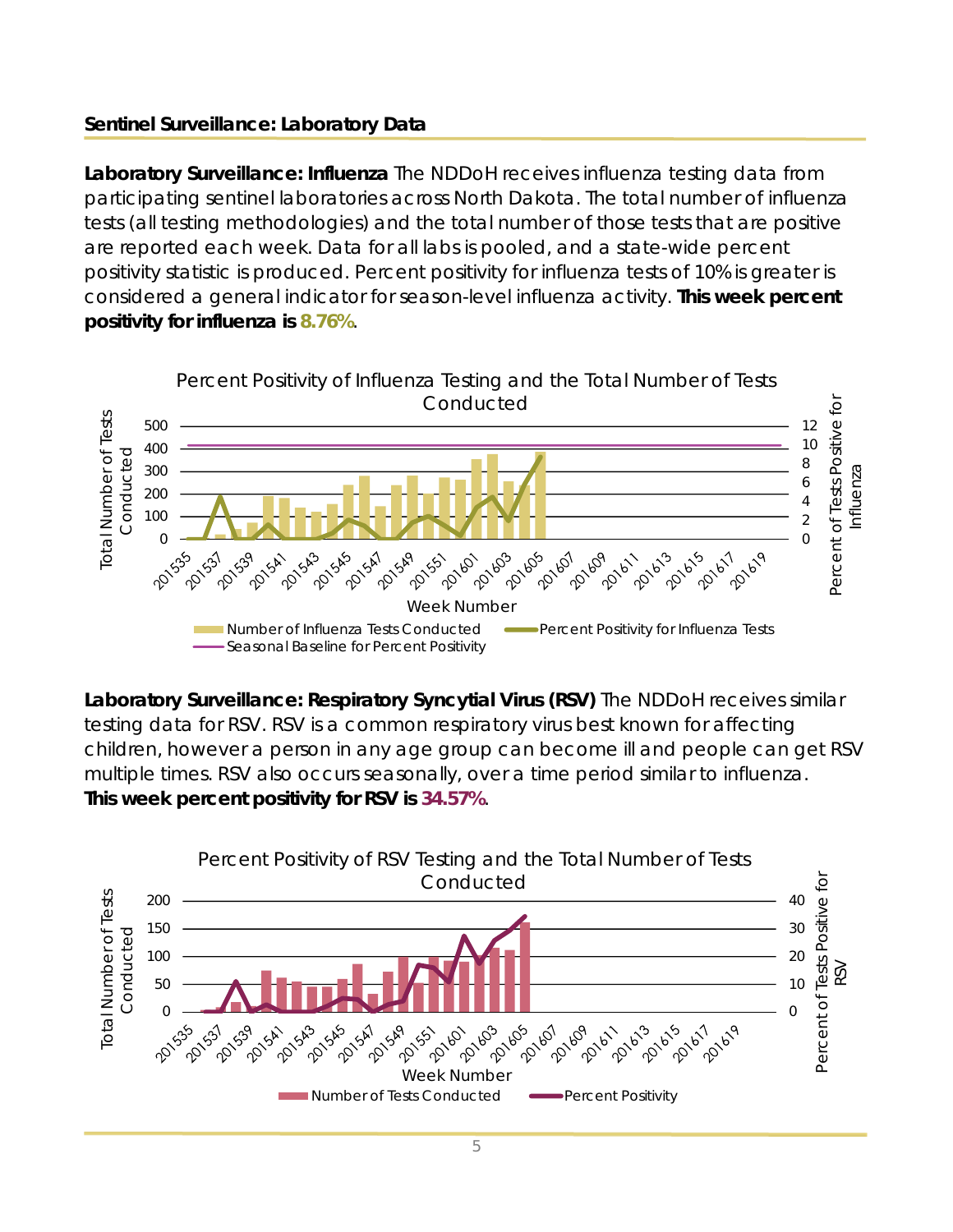### **Other Surveillance Methods**

**Other Surveillance Methods: Syndromic Surveillance** The NDDoH receives data from emergency departments, hospitals, and clinics across the state participating in the NDDoH's Syndromic Surveillance program. Syndromic surveillance is the receipt of near-real time reason-for-visit data for all visits at participating locations. Visits are automatically sorted into "syndromes" (gastrointestinal, neurologic, rash, ILI, etc.). Because it is based off of data such as chief complaints or diagnosis codes, the ILI syndrome has a lower specificity than the traditional outpatient ILI definition. Nonetheless, syndromic data is well correlated with our other influenza indicators.

**Current Activity** This week ILI in our syndromic surveillance system is **0.34%**. Similar to other indicators, we are well below the activity we were seeing last year at this time.



Percent of Outpatient, Emergency Department, and Hopsital Visits Due to Influenza-like Illness by Week, Current and Previous Season